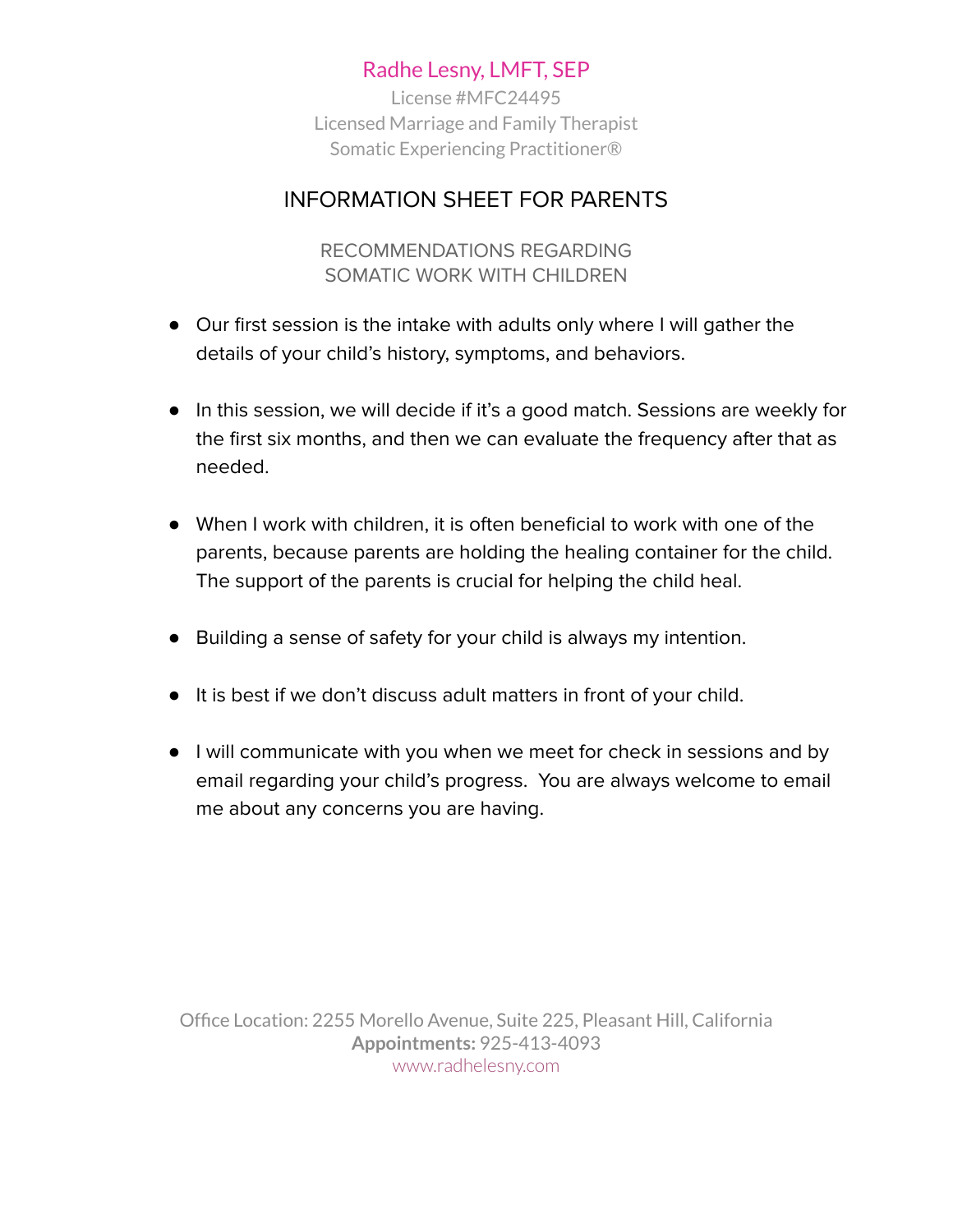License #MFC24495 Licensed Marriage and Family Therapist Somatic Experiencing Practitioner®

# SOMATIC TABLE WORK FOR CHILDREN

- It is necessary for you to be present during table work sessions.
- Please keep conversation to a minimum while the child is on the table.
- It is not necessary for your child to discuss stressful content for healing to take place.
- If there is something happening that I should know about, please email me at least 24 hours before our session if at all possible.
- There may be times that I need you to sit next to me at the table and other times that you can sit away and relax.
- While your child is in session with me, please allow me to handle behaviors.
- As your child enters a state of relaxation and regulation, they may look to you for connection. They may seek eye contact or want to snuggle. Please feel free to meet these needs when they arise.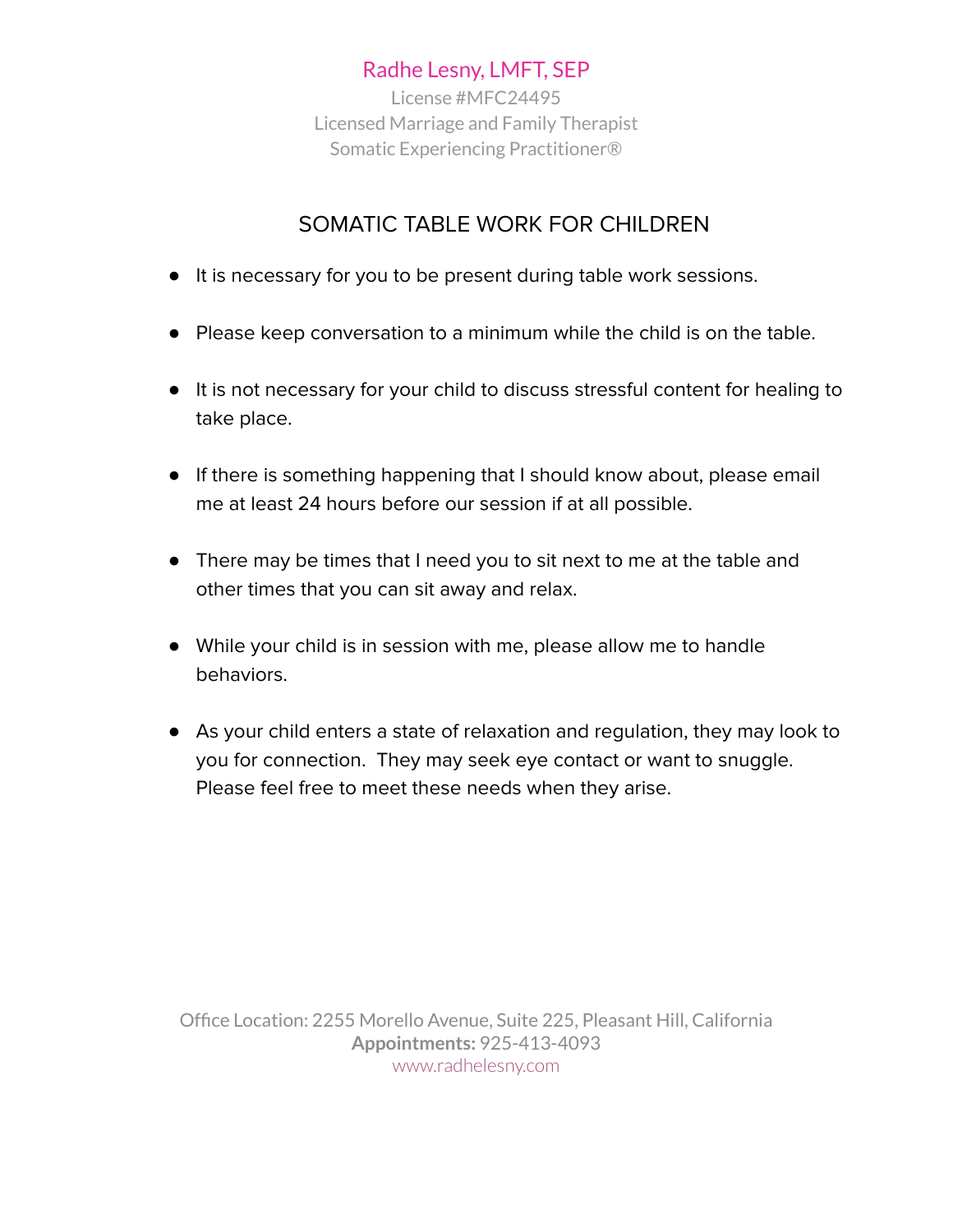License #MFC24495 Licensed Marriage and Family Therapist Somatic Experiencing Practitioner®

# AFTER SESSION

- The longer your child can stay in this regulated state, the more they will maintain it, and the more healing that can take place.
- Please do not question your child about what took place in the session. This allows for deeper integration. When you leave the office, the two of you will be co-regulating to maintain and enhance the healing.
- Try to avoid high-energy activities after the session.
- Please wait for an hour or two to focus on homework.
- Drink water and rest with your child after the session for good self-care.
- It's helpful to note anything different or unusual directly after the session and throughout the week, and notice how long it lasts (e.g. fatigue, agitation, calm, cooperation, etc.).
- To support your child's self regulation, you will be watching for signs of your child going in and out of regulation.
- When your child is out of regulation, they may cry, complain, isolate, have a tantrum, feel angry, or anxious.